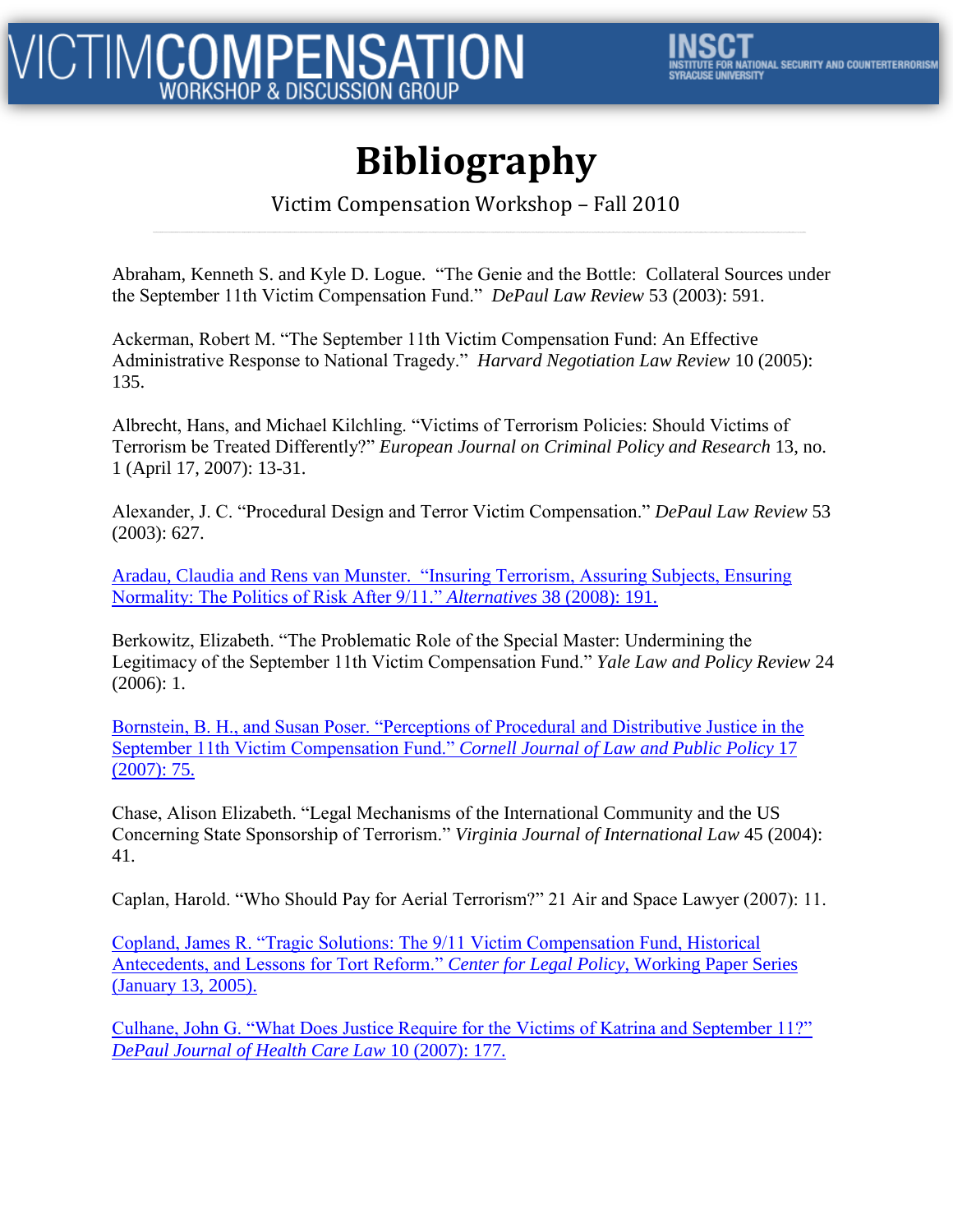#### **ICTIMCOMPENSATION WORKSHOP & DISCUSSION GROUP**



[Culhane, John G. "Sandbags Full of Money: Victim Compensation After 9/11."](http://www.dissentmagazine.org/article/?article=458) *[Dissent](http://www.dissentmagazine.org/article/?article=458)* [\(2003\):](http://www.dissentmagazine.org/article/?article=458)  [40.](http://www.dissentmagazine.org/article/?article=458)

[Culhane, John G. "Tort, Compensation, and Two Kinds of Justice."](http://papers.ssrn.com/sol3/papers.cfm?abstract_id=1367743) *[Rutgers Law Review](http://papers.ssrn.com/sol3/papers.cfm?abstract_id=1367743)* [55](http://papers.ssrn.com/sol3/papers.cfm?abstract_id=1367743)  [\(2003\): 1027.](http://papers.ssrn.com/sol3/papers.cfm?abstract_id=1367743)

Cummins, J. David and Christopher M. Lewis. ["Catastrophic Events, Parameter Uncertainty and](http://fic.wharton.upenn.edu/fic/papers/02/0240.pdf)  [the Breakdown of Implicit Long-Term Contracting in Insurance Market: The Case of Terrorism](http://fic.wharton.upenn.edu/fic/papers/02/0240.pdf)  [Insurance."](http://fic.wharton.upenn.edu/fic/papers/02/0240.pdf) *[Wharton Financial Institutions Center](http://fic.wharton.upenn.edu/fic/papers/02/0240.pdf)* [\(2002\).](http://fic.wharton.upenn.edu/fic/papers/02/0240.pdf)

Dauber, Michele Landis. ["The War of 1812, September 11th, and the Politics of](http://papers.ssrn.com/sol3/papers.cfm?abstract_id=480703)  [Compensation."](http://papers.ssrn.com/sol3/papers.cfm?abstract_id=480703) *[DePaul Law Review](http://papers.ssrn.com/sol3/papers.cfm?abstract_id=480703)* [53 \(2003\): 289.](http://papers.ssrn.com/sol3/papers.cfm?abstract_id=480703)

[Diller, Matthew. "Tort and Social Welfare Principles in the Victim Compensation Fund."](http://papers.ssrn.com/sol3/papers.cfm?abstract_id=491145)  *[DePaul Law Review](http://papers.ssrn.com/sol3/papers.cfm?abstract_id=491145)* [53 \(2003\): 719.](http://papers.ssrn.com/sol3/papers.cfm?abstract_id=491145)

[Carroll, Steven J. et al. "Distribution of Losses from Large Terrorist Attacks Under the](http://www.rand.org/pubs/monographs/2005/RAND_MG427.pdf)  Terrorism Risk Insurance Act." [RAND Center for Terrorism Risk Management Policy \(2005\).](http://www.rand.org/pubs/monographs/2005/RAND_MG427.pdf)

[Dixon, Lloyd and Rachel Kaganoff Stern. "Approaches for Compensating Victims of Crime:](http://www.ncvc.org/ncvc/AGP.Net/Components/documentViewer/Download.aspxnz?DocumentID=32592) Lessons from the September 11th Attacks." [National Roundtable on Victim Compensation;](http://www.ncvc.org/ncvc/AGP.Net/Components/documentViewer/Download.aspxnz?DocumentID=32592)  [National Center for Victims of Crime; RAND, Institute for Civil Justice \(July 2004\).](http://www.ncvc.org/ncvc/AGP.Net/Components/documentViewer/Download.aspxnz?DocumentID=32592)

[Dixon, Lloyd S. "Compensation for Losses from the 9/11 Attacks." RAND Institute for Civil](http://www.rand.org/pubs/monographs/2004/RAND_MG264.pdf)  [Justice \(2004\).](http://www.rand.org/pubs/monographs/2004/RAND_MG264.pdf)

[Dixon, Llyod and Robert T. Reville. "National Security & Compensation Policy for Terrorism](http://www.rand.org/pubs/reprints/2005/RAND_RP1168.pdf)  [Losses." RAND Institute for Civil Justice \(2005\).](http://www.rand.org/pubs/reprints/2005/RAND_RP1168.pdf)

Faure, Michael and Ton Hartlief (eds). "Financial Compensation for Victims of Catastrophes: A Comparative Legal Approach." *European Centre of Tort & Insurance Law* (2006).

[Feinberg, Kenneth. "Compensating the Victims of Catastrophe: The Virginia Tech Victims](http://www.virginialawreview.org/inbrief/2007/08/27/feinberg.pdf)  [Assistance Program." 93](http://www.virginialawreview.org/inbrief/2007/08/27/feinberg.pdf) *[Virginia Law Review In Brief](http://www.virginialawreview.org/inbrief/2007/08/27/feinberg.pdf)* [\(2007\): 181.](http://www.virginialawreview.org/inbrief/2007/08/27/feinberg.pdf)

[Feinberg, Kenneth R. Final Report of the Special Master for the September 11th Victim](http://www.justice.gov/final_report.pdf)  [Compensation Fund of 2001. Dept. of Justice, Washington, D.C.: 2004.](http://www.justice.gov/final_report.pdf)

Feinberg, Kenneth. ["Response to Robert L, Rabin, September 11 Through the Prism of Victim](http://www.columbialawreview.org/assets/pdfs/106/2/Feinberg-Web.pdf)  [Compensation."](http://www.columbialawreview.org/assets/pdfs/106/2/Feinberg-Web.pdf) *[Columbia Law Review](http://www.columbialawreview.org/assets/pdfs/106/2/Feinberg-Web.pdf)* [106 \(2006\): 483.](http://www.columbialawreview.org/assets/pdfs/106/2/Feinberg-Web.pdf)

Feinberg, Kenneth. "The Building Blocks of Successful Victim Compensation Programs." *Ohio State Journal on Dispute Resolution* 20 (2005): 273.

Feinberg, Kenneth. "What's Life Worth? The Unprecedented Effort to Compensate Victims of 9/11." *Public Affairs* (2005).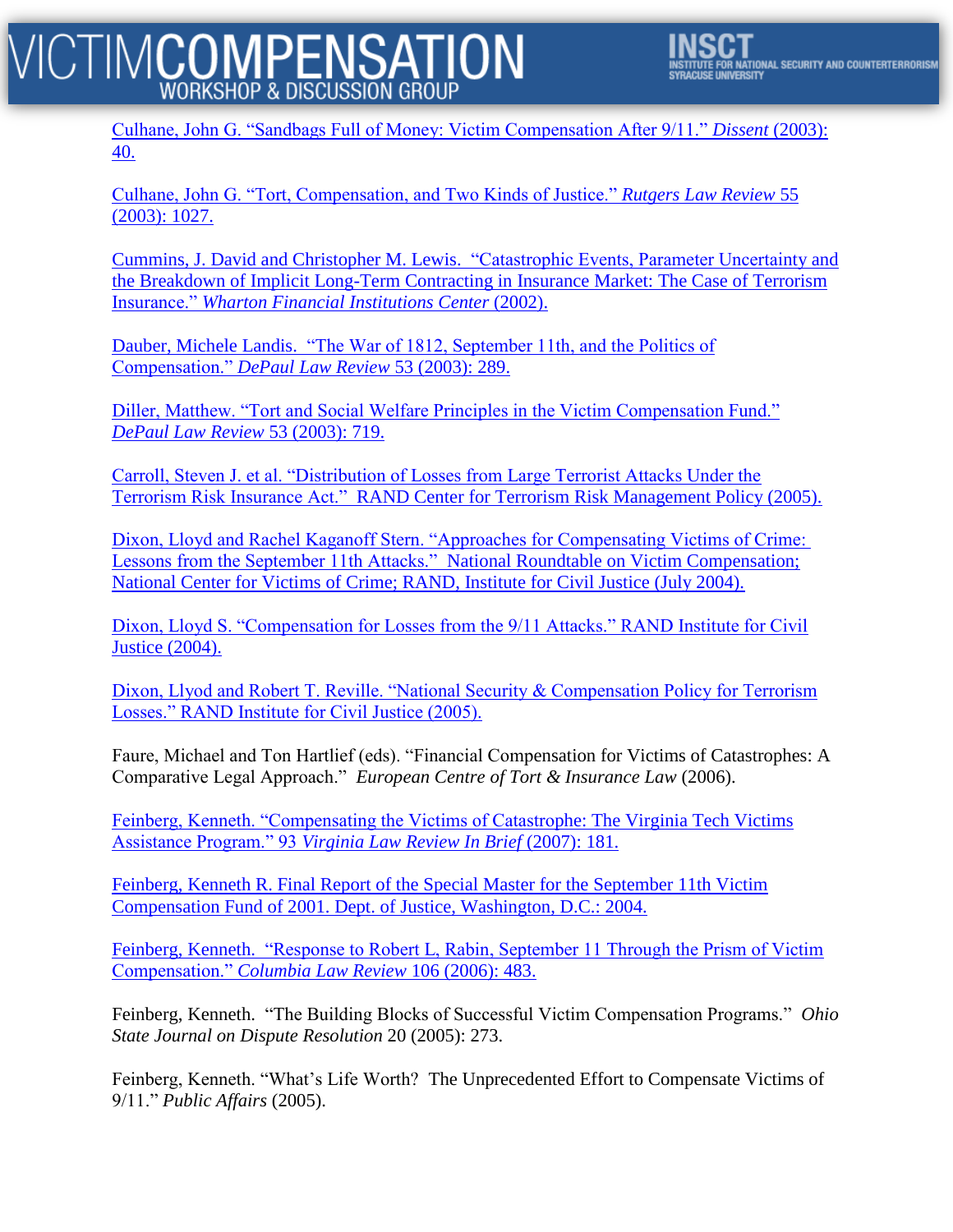### **CTIMCOMPENSATION WORKSHOP & DISCUSSION GROUP**

[Frank, Theodore H. "Statement before the House Judiciary Committee Subcommittee on the](http://papers.ssrn.com/sol3/papers.cfm?abstract_id=1371596)  [Constitution, Civil Rights and Civil Liberties and Subcommittee on Immigration, Citizenship,](http://papers.ssrn.com/sol3/papers.cfm?abstract_id=1371596)  [Refugees, Border Security and International Law On the James Zadroga 9/11 Health and](http://papers.ssrn.com/sol3/papers.cfm?abstract_id=1371596)  [Compensation Act: Analysis of H.R. 847 9/11 Health and Compensation Act." American](http://papers.ssrn.com/sol3/papers.cfm?abstract_id=1371596)  [Enterprise Institute, March 31, 2009.](http://papers.ssrn.com/sol3/papers.cfm?abstract_id=1371596)

Friedman, Lawrence M. and Joseph Thompson. "Total Disaster and Total Justice: Responses to Man-Made Tragedy." *DePaul Law Review* 53 (2003): 251

[Goodey, Jo. "Compensating Victims of Violent Crime in the European Union." Reparation and](http://www.ncvc.org/ncvc/AGP.Net/Components/documentViewer/Download.aspxnz?DocumentID=32594)  [Victim-Focused Social Work. Ed. Brian Williams](http://www.ncvc.org/ncvc/AGP.Net/Components/documentViewer/Download.aspxnz?DocumentID=32594) London. Jessica Kingsley Publishers 2002.

[Grey, Betsy J. "Homeland Security and Federal Relief: A Proposal for a Permanent](http://www.law.nyu.edu/ecm_dlv1/groups/public/@nyu_law_website__journals__journal_of_legislation_and_public_policy/documents/documents/ecm_pro_060732.pdf)  [Compensation System for Domestic Terrorist Victims."](http://www.law.nyu.edu/ecm_dlv1/groups/public/@nyu_law_website__journals__journal_of_legislation_and_public_policy/documents/documents/ecm_pro_060732.pdf) *[New York University Journal of](http://www.law.nyu.edu/ecm_dlv1/groups/public/@nyu_law_website__journals__journal_of_legislation_and_public_policy/documents/documents/ecm_pro_060732.pdf)  Legislation and Public Policy* [9 \(2005-2006\): 663.](http://www.law.nyu.edu/ecm_dlv1/groups/public/@nyu_law_website__journals__journal_of_legislation_and_public_policy/documents/documents/ecm_pro_060732.pdf)

[Gron, Anne and Alan O. Sykes. "Terrorism and Insurance Markets: A Role for the Government](http://papers.ssrn.com/sol3/papers.cfm?abstract_id=319982)  [as Insurer?"](http://papers.ssrn.com/sol3/papers.cfm?abstract_id=319982) *[University of Chicago Law & Economics](http://papers.ssrn.com/sol3/papers.cfm?abstract_id=319982)*[: Olin Working Paper No. 155 \(2002\).](http://papers.ssrn.com/sol3/papers.cfm?abstract_id=319982)

Hadfield, Gillian K. "The [September 11th Victim Compensation Fund: An Unprecedented](http://law.bepress.com/cgi/viewcontent.cgi?article=1028&context=usclwps)  [Experiment in American Democracy."](http://law.bepress.com/cgi/viewcontent.cgi?article=1028&context=usclwps) *[The Future of Terrorism Risk Insurance.](http://law.bepress.com/cgi/viewcontent.cgi?article=1028&context=usclwps) [Defense](http://law.bepress.com/cgi/viewcontent.cgi?article=1028&context=usclwps)  Research Institute*[, 2005.](http://law.bepress.com/cgi/viewcontent.cgi?article=1028&context=usclwps)

Harding, Andrew John. "Compensation for Victims of Crime in Europe." Association of Trial Lawyers of America Annual Convention Reference Materials 2 (2003): 2105.

[Herman, Susan, and Waul, Michelle. "Repairing the Harm: A New Vision for Crime Victim](http://www.ncvc.org/ncvc/AGP.Net/Components/documentViewer/Download.aspxnz?DocumentID=38573)  [Compensation in America." National Center for the Victims of Crime, Washington, D.C., 2004.](http://www.ncvc.org/ncvc/AGP.Net/Components/documentViewer/Download.aspxnz?DocumentID=38573)

Hresko, Tracy. "Restoration and Relief: Procedural Justice & the Sept. 11th Victim Compensation Fund." 42 *Gonzaga Law Review* 42 (2006-2007): 95

["Issues and Options for Government Intervention in the Market for Terrorism Insurance."](http://www.rand.org/pubs/occasional_papers/2005/RAND_OP135.pdf)  [RAND Center for Terrorism Risk Management Policy \(2004\).](http://www.rand.org/pubs/occasional_papers/2005/RAND_OP135.pdf)

Jaffee, Dwight M. and Thomas Russell. ["Terrorism Insurance: Rethinking the Government's](http://faculty.haas.berkeley.edu/jaffee/papers/100ILS07.pdf)  Role." [Issues in Legal Scholarship, Catastrophic Risks: Prevention, Compensation, and](http://faculty.haas.berkeley.edu/jaffee/papers/100ILS07.pdf)  [Recovery \(2007\): Article 5.](http://faculty.haas.berkeley.edu/jaffee/papers/100ILS07.pdf)

[James Zadroga 9/11 Health and Compensation Act of 2009, H.R. 847, 111th Cong. \(2009\).](http://www.govtrack.us/congress/billtext.xpd?bill=h111-847)

Jerry, Robert H. "Insurance, Terrorism, and 9/11: Reflections on Three Threshold Questions." *Connecticut Insurance Law Journal*, 9 (2002): 95.

[Katz, Robert A. "A Pig in a Python: How the Charitable Response to September 11](http://papers.ssrn.com/sol3/papers.cfm?abstract_id=410504)  [Overwhelmed the Law of Disaster Relief."](http://papers.ssrn.com/sol3/papers.cfm?abstract_id=410504) *[Indiana Law Review](http://papers.ssrn.com/sol3/papers.cfm?abstract_id=410504)* [36 \(2003\): 251-333.](http://papers.ssrn.com/sol3/papers.cfm?abstract_id=410504)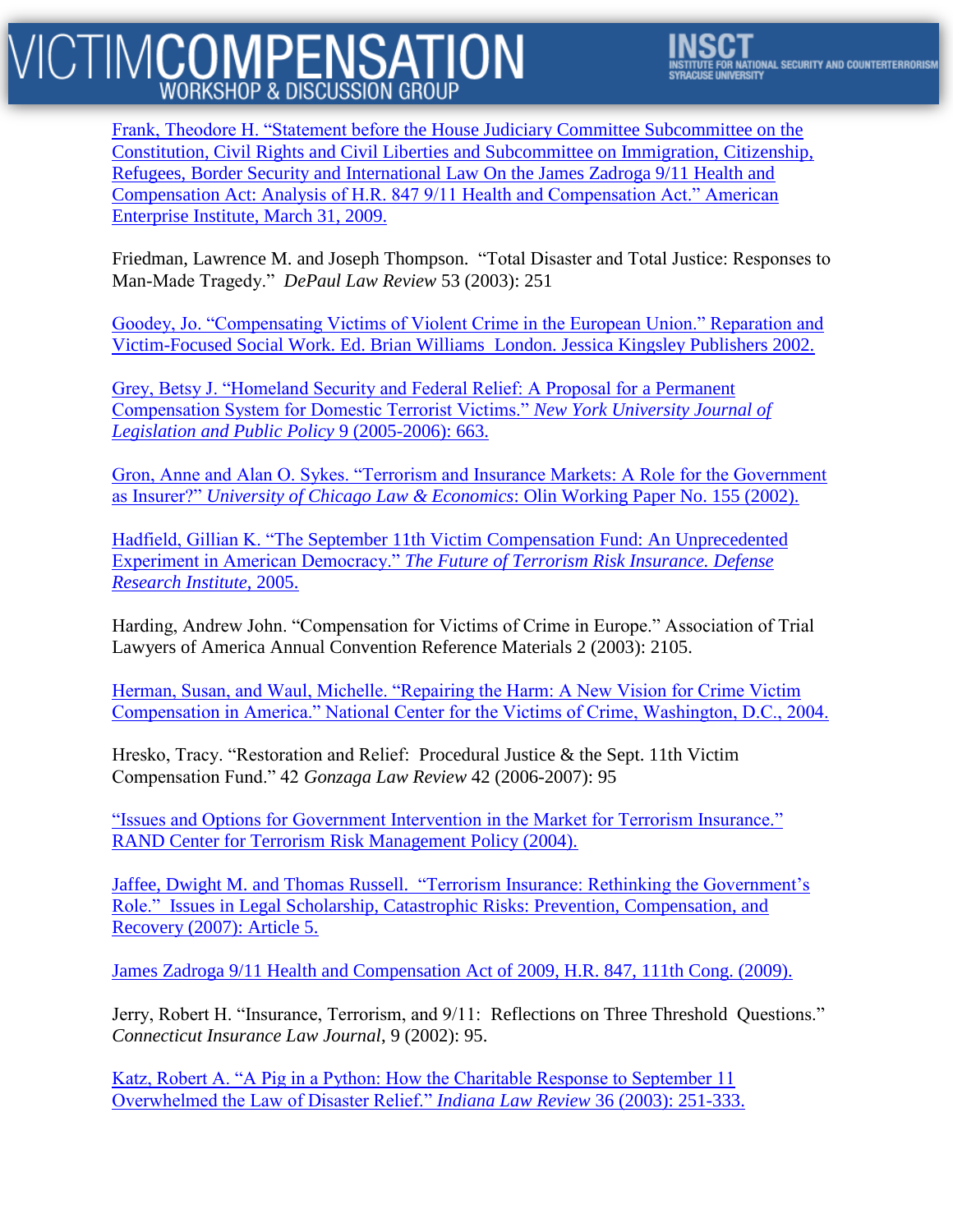#### **CTIMCOMPENSATION WORKSHOP & DISCUSSION GROUP**



Katz, Robert A. "Too Much of a Good Thing: [When Charitable Gifts Augment Victim](http://papers.ssrn.com/sol3/papers.cfm?abstract_id=938565)  [Compensation."](http://papers.ssrn.com/sol3/papers.cfm?abstract_id=938565) *[DePaul Law Review](http://papers.ssrn.com/sol3/papers.cfm?abstract_id=938565)* [53 \(2003\): 547.](http://papers.ssrn.com/sol3/papers.cfm?abstract_id=938565)

Koch, Bernhard A. Terrorism, Tort Law and Insurance: A Comparative Study. (New York. Springer-Verlag/Wein 2004).

[Kunreuther, Howard and Erwann Michel-Kerjan.](http://opim.wharton.upenn.edu/risk/downloads/05-03-HK.pdf) "Policy Watch: Challenges for Terrorism Risk Insurance in the United States." [National Bureau of Economic Research \(NBER\) Working Paper](http://opim.wharton.upenn.edu/risk/downloads/05-03-HK.pdf)  [Series \(2004\).](http://opim.wharton.upenn.edu/risk/downloads/05-03-HK.pdf)

[Kunreuther, Howard. "The Role of Insurance in Managing Extreme Events: Implications for](http://www.ldeo.columbia.edu/chrr/documents/meetings/roundtable/pdf/notes/kunreuther_howard_note.pdf)  [Terrorism Coverage."](http://www.ldeo.columbia.edu/chrr/documents/meetings/roundtable/pdf/notes/kunreuther_howard_note.pdf) *[Risk Analysis](http://www.ldeo.columbia.edu/chrr/documents/meetings/roundtable/pdf/notes/kunreuther_howard_note.pdf)* [22 \(2002\):](http://www.ldeo.columbia.edu/chrr/documents/meetings/roundtable/pdf/notes/kunreuther_howard_note.pdf) 427.

Lakdawalla, Darius and George Zanjani. ["Insurance, Self-Protection, and the Economics of](http://www.rand.org/pubs/working_papers/2005/RAND_WR171.pdf)  [Terrorism."](http://www.rand.org/pubs/working_papers/2005/RAND_WR171.pdf) *[Journal of Public Economics](http://www.rand.org/pubs/working_papers/2005/RAND_WR171.pdf)* [89 \(2005\): 1891.](http://www.rand.org/pubs/working_papers/2005/RAND_WR171.pdf)

Landsman, Stephan. "A Chance to be Heard: Thoughts about Schedules, Caps, and Collateral Source Deductions in the September 11th Victim Compensation Fund." *DePaul Law Review* 53 (2003): 393

Lascher, Edward and Ellen Martin. "Beyond the 9/11 VCP: Support for Any Future American Terror Casualties." *Political Science & Politics* 41 (2008): 147-152.

Lascher, Edward. "September 11 Victims, Random Events, and the Ethics of Compensation." *American Behavioral Scientist* 48 (2004): 281.

[Lautenberg, Frank R. "S. 1944 A bill to provide justice for victims of state-sponsored terrorism."](http://www.govtrack.us/congress/billtext.xpd?bill=s110-1944)  Congressional Record – [Senate \(August 2, 2007\): S10793.](http://www.govtrack.us/congress/billtext.xpd?bill=s110-1944)

Levush, Ruth. "Compensation for Victims of Terrorist Actions: Israel as a Case Study." *International Journal of Legal Information* 32 (2004): 582.

Mariani, Raymond L. "The September 11th Victim Compensation Fund of 2001 and the Protection of the Airline Industry: A Bill for the American People." *Journal of Air Law and Commerce* 67 (2002): 141-186.

[Mégret, Frédéric. "Justifying Compensation by the International Criminal Court's Victims Trust](http://papers.ssrn.com/sol3/papers.cfm?abstract_id=1501295)  [Fund: Lessons from Domestic Compensation Schemes."](http://papers.ssrn.com/sol3/papers.cfm?abstract_id=1501295)

Morrison, Alan B. "Lessons to be Learned: The Victim Compensation Fund." *DePaul Law Review* 53 (2003): 821.

Mostaghel, Deborah M. "Wrong Place, Wrong Time, Unfair Treatment-Aid to Victims of Terrorists Attacks." *Brandeis Law Journal* 40 (2001):83.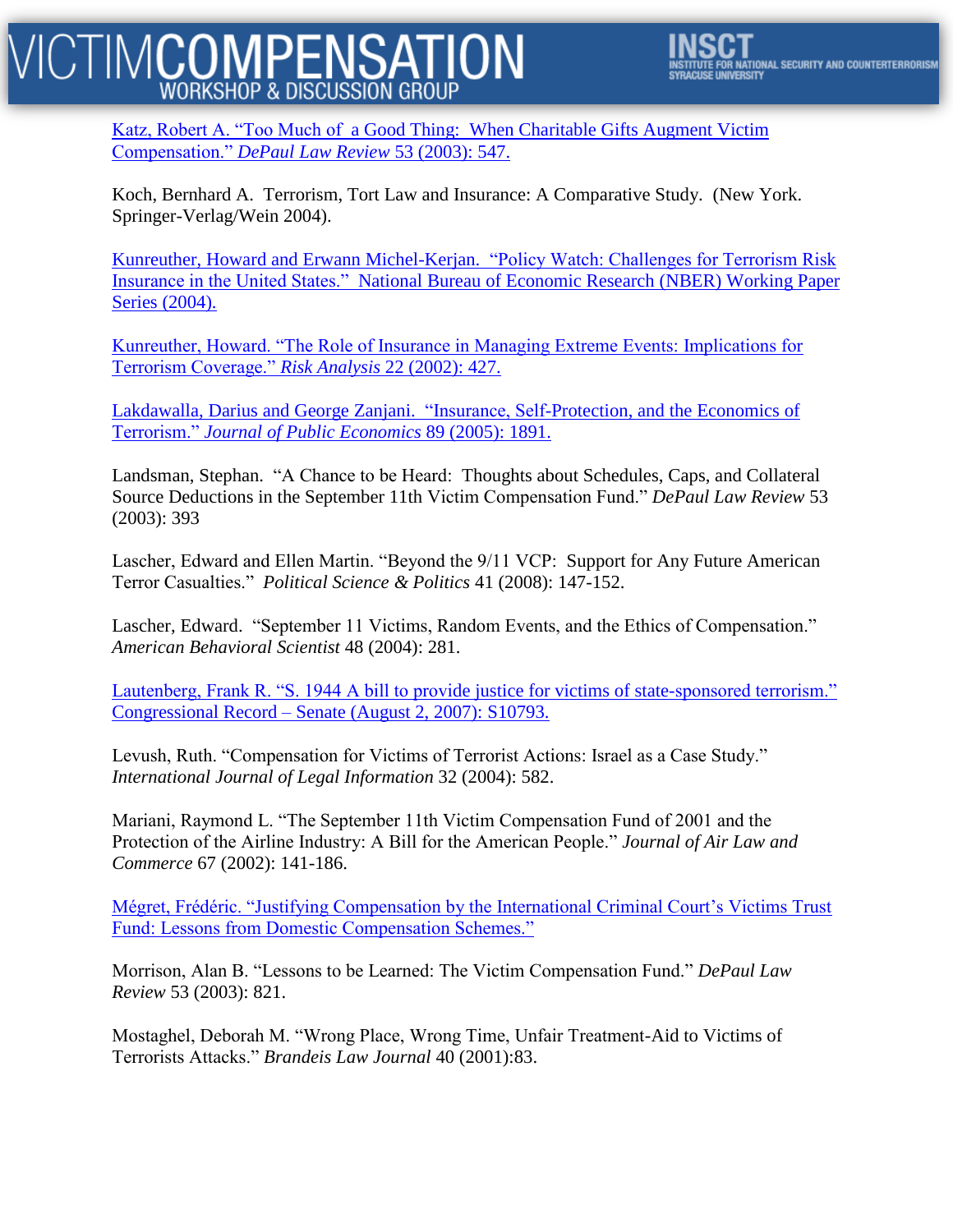### **CTIMCOMPENSATION WORKSHOP & DISCUSSION GROUP**

Mullenix, Linda S. "The Future of Tort Reform: Possible Lessons from the World Trade Center Victim Compensation Fund." *Emory Law Journal* 53 (2004): 1315.

Nolan, Kenneth P. and Jeanne M. O'Grady. "The Victim Compensation Fund- Looking a Gift Horse in the Mouth." *DePaul Law Review* 53 (2003): 231.

Peck, Robert S. "The Victim Compensation Fund: Born for a Unique Confluence of Events Not Likely to be Duplicated." *DePaul Law Review* 53 (2003): 209.

Priest, George L. "The Problematic Structure of the September 11th Victim Compensation Fund." *DePaul Law Review* 53 (2003): 527.

[Proposal for EU Recommendation for Assistance to Victims of Acts of Terrorism.](http://www.euforumrj.org/readingroom/Terrorism/Desvict_EURec0608.pdf) European [Forum for Restorative Justice & International Victimology Institute](http://www.euforumrj.org/readingroom/Terrorism/Desvict_EURec0608.pdf) Tilburg. (June 2008).

[Rabin, Robert L. "The September 11 Victim Compensation Fund: A Circumscribed Response or](http://papers.ssrn.com/sol3/papers.cfm?abstract_id=447960)  [an Auspicious Model."](http://papers.ssrn.com/sol3/papers.cfm?abstract_id=447960) *[DePaul Law Review](http://papers.ssrn.com/sol3/papers.cfm?abstract_id=447960)* [53 \(2003\): 769.](http://papers.ssrn.com/sol3/papers.cfm?abstract_id=447960)

[Rabin, Robert L., and Stephen D. Sugarman. "The Case for Specially Compensating the Victims](http://papers.ssrn.com/sol3/papers.cfm?abstract_id=1097674)  [of Terrorist Attacks: An Assessment."](http://papers.ssrn.com/sol3/papers.cfm?abstract_id=1097674) *[Hofstra Law Review](http://papers.ssrn.com/sol3/papers.cfm?abstract_id=1097674)* [35, No. 3 \(2007\).](http://papers.ssrn.com/sol3/papers.cfm?abstract_id=1097674)

Rabin, Robert. "September 11 Through the Prism of Victim Compensation." Book Review of Feinberg, Kenneth. What is Life Worth? The Unprecedented Effort to Compensate the Victims of 9/11." *Columbia Law Review* 106 (2006): 464.

[Schneider v. Feinberg, 345 F.3d 135 \(2d. Cir. 2003\).](http://scholar.google.com/scholar_case?case=1182846589922536268&hl=en&as_sdt=2&as_vis=1&oi=scholarr)

[Sebok, Anthony J. "What's Law Got to Do with It? Designing Compensation Schemes in the](http://papers.ssrn.com/sol3/papers.cfm?abstract_id=508744)  [Shadow of the Tort System."](http://papers.ssrn.com/sol3/papers.cfm?abstract_id=508744) *[DePaul Law Review](http://papers.ssrn.com/sol3/papers.cfm?abstract_id=508744)* [53 \(2003\): 501.](http://papers.ssrn.com/sol3/papers.cfm?abstract_id=508744)

Shapo, Marshal S. ["Compensation for Victims of Terror: A Specialized Jurisprudence of](http://www.hofstra.edu/PDF/law_shapo.pdf)  [Injury."](http://www.hofstra.edu/PDF/law_shapo.pdf) *[Hofstra Law Review](http://www.hofstra.edu/PDF/law_shapo.pdf)* [30 \(2002\): 1245.](http://www.hofstra.edu/PDF/law_shapo.pdf)

Shapo, Marshal S. "Compensating for Terrorism: What we are Learning." *DePaul Law Review* 53 (2003): 805.

Shapo, Marshall. Compensation for Victims of Terrorism. (Oceana Publications 2005).

Smith, D. W., D. G. Kilpatrick, S. A. Falsetti, and C. L. Best. "Postterrorism services for victims and surviving family members: Lessons from Pan Am 103." *Cognitive and Behavioral Practice* 9, No. 4 (2002).

Sommer, Hillel. ["Providing Compensation for Harm Caused By Terrorism:](http://papers.ssrn.com/sol3/papers.cfm?abstract_id=424280) Lessons Learned in [the Israeli Experience."](http://papers.ssrn.com/sol3/papers.cfm?abstract_id=424280) *[Indiana Law Review](http://papers.ssrn.com/sol3/papers.cfm?abstract_id=424280)* [36 \(2003\): 335.](http://papers.ssrn.com/sol3/papers.cfm?abstract_id=424280)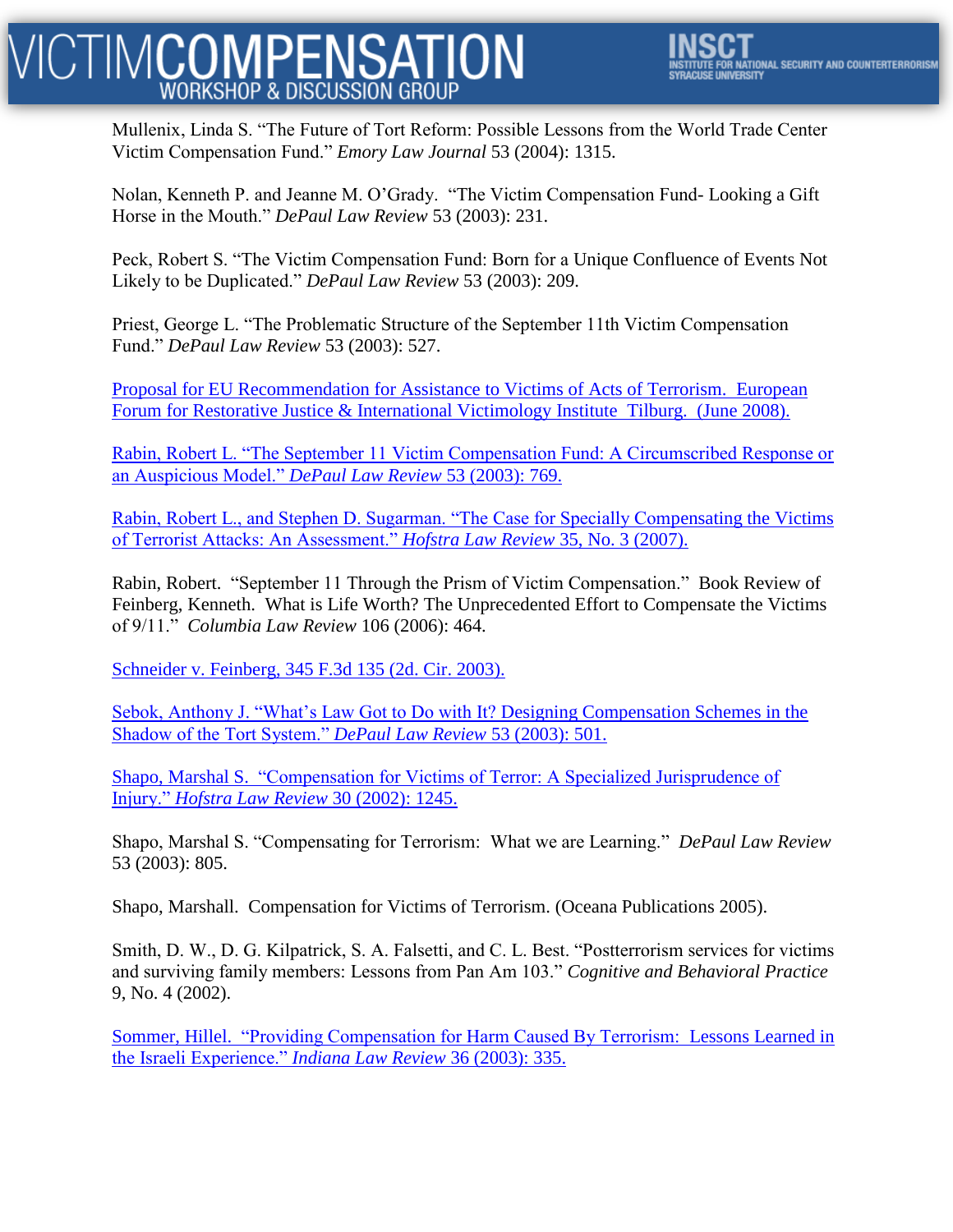# ICTIM**COMPENSATION**

Steenson, Mike and Joseph Michael Sayler. "The Legacy of the 9/11 Fund and the Minnesota I-35W Bridge-Collapse Fund: Creating a Template for Compensating Victims of Future Mass-Tort Catastrophes." 35 *William Mitchell Law Review* (2009): 524.

[Sugarman, Stephen D., "Roles of Government in Compensating Disaster Victims."](http://www.law.berkeley.edu/faculty/sugarmans/Disaster%20losses%20ils%20final.pdf) Issues in Legal Scholarship: Catastrophic Risks: [Prevention, Compensation, and Recovery, Article 1](http://www.law.berkeley.edu/faculty/sugarmans/Disaster%20losses%20ils%20final.pdf)  [\(2007\)](http://www.law.berkeley.edu/faculty/sugarmans/Disaster%20losses%20ils%20final.pdf)

[Talley, E. L., "Optimal Liability for Terrorism." University of Chicago Law School, Law and](http://law.bepress.com/cgi/viewcontent.cgi?article=1040&context=usclwps)  [Economics Workshop, 2005.](http://law.bepress.com/cgi/viewcontent.cgi?article=1040&context=usclwps)

[Tinari, Frank D, Kevin E. Cahill and Elias Grivoyannis. ""Did the 9/11 Victim Compensation](http://www.tinarieconomics.com/pdfs/doc5.pdf)  [Fund Accurately Assess Economic Losses?" Topics in Economic Analysis & Policy 6](http://www.tinarieconomics.com/pdfs/doc5.pdf)  [\(2006\):1438](http://www.tinarieconomics.com/pdfs/doc5.pdf)

["Trends in Terrorism: Threats to the United States and the Future of the Terrorism Risk](http://www.rand.org/pubs/monographs/2005/RAND_MG393.pdf)  [Insurance Act." RAND Center for Terrorism Risk Management Policy \(2005\).](http://www.rand.org/pubs/monographs/2005/RAND_MG393.pdf)

[U.S. Dept. of Justice. International Terrorism Victim Expense Reimbursement Program Report](http://roadwaytocollege.com/go/page.pl/000000A/http/www.ojp.usdoj.gov/ovc/intdir/itverp/pdf/ITVERP_2007_ReporttoCongress.pdf)  [to Congress. Washington, DC: U.S. Dept. of Justice, Office of Justice Programs, Office for](http://roadwaytocollege.com/go/page.pl/000000A/http/www.ojp.usdoj.gov/ovc/intdir/itverp/pdf/ITVERP_2007_ReporttoCongress.pdf)  [Victims of Crime \(2006\).](http://roadwaytocollege.com/go/page.pl/000000A/http/www.ojp.usdoj.gov/ovc/intdir/itverp/pdf/ITVERP_2007_ReporttoCongress.pdf)

[U.S. Dept. of Justice. Responding to Victims of Terrorism and Mass Violence Crimes:](http://www.ojp.usdoj.gov/ovc/publications/infores/redcross/ncj209681.pdf)  [Coordination and Collaboration Between American Red Cross Workers and Crime Victim](http://www.ojp.usdoj.gov/ovc/publications/infores/redcross/ncj209681.pdf)  [Service Providers. Washington, DC: U.S. Dept. of Justice, Office of Justice Programs \(2006\).](http://www.ojp.usdoj.gov/ovc/publications/infores/redcross/ncj209681.pdf)

[U.S. Dept. of Justice. Terrorism an International Victim Assistance Services Fact Sheet.](http://www.ovc.gov/publications/factshts/tivas08/fs_000312.html) Washington, D.C.: [Office for Victims of Crime, Office of Justice Programs, U.S. Dept. of](http://www.ovc.gov/publications/factshts/tivas08/fs_000312.html)  [Justice \(last update March 2d, 2009\) available at](http://www.ovc.gov/publications/factshts/tivas08/fs_000312.html)  [http://www.ovc.gov/publications/factshts/tivas08/fs\\_000312.html.](http://www.ovc.gov/publications/factshts/tivas08/fs_000312.html)

U.S. Gen. Acct. Office. [Terrorism Insurance: Implementation of the Terrorism Risk Insurance](http://www.gao.gov/new.items/d04307.pdf)  Act of 2002. [Report to the Chairman, Committee on Financial Services, House of](http://www.gao.gov/new.items/d04307.pdf)  [Representatives \(April 2004\).](http://www.gao.gov/new.items/d04307.pdf)

[Vairo, Georgene. "Remedies for Victims of Terrorism."](http://llr.lls.edu/volumes/v35-issue4/vairo.pdf) *[Loyola of Los Angeles Law Review](http://llr.lls.edu/volumes/v35-issue4/vairo.pdf)* [35](http://llr.lls.edu/volumes/v35-issue4/vairo.pdf)  [\(2002\): 1265.](http://llr.lls.edu/volumes/v35-issue4/vairo.pdf)

Victims of Terrorism: [Towards European Standards for Assistance.](http://www.euforumrj.org/readingroom/Terrorism/DesVictExecSummary.pdf) European Forum for [Restorative Justice & International Victimology Institute Tilburg.](http://www.euforumrj.org/readingroom/Terrorism/DesVictExecSummary.pdf) (June 2008) [Exec. Sum].

Wasow, Bernard. ["The Debate Over Federal Insurance Against Terrorism."](http://old.911digitalarchive.org/objects/33.pdf) The Century [Foundation Homeland Security Project.](http://old.911digitalarchive.org/objects/33.pdf) (May 10, 2002).

Watters, Stephen P. "The Impact of September 11th on Tort Law and Insurance." *William Mitchell Law Review* 29 (2003): 809.